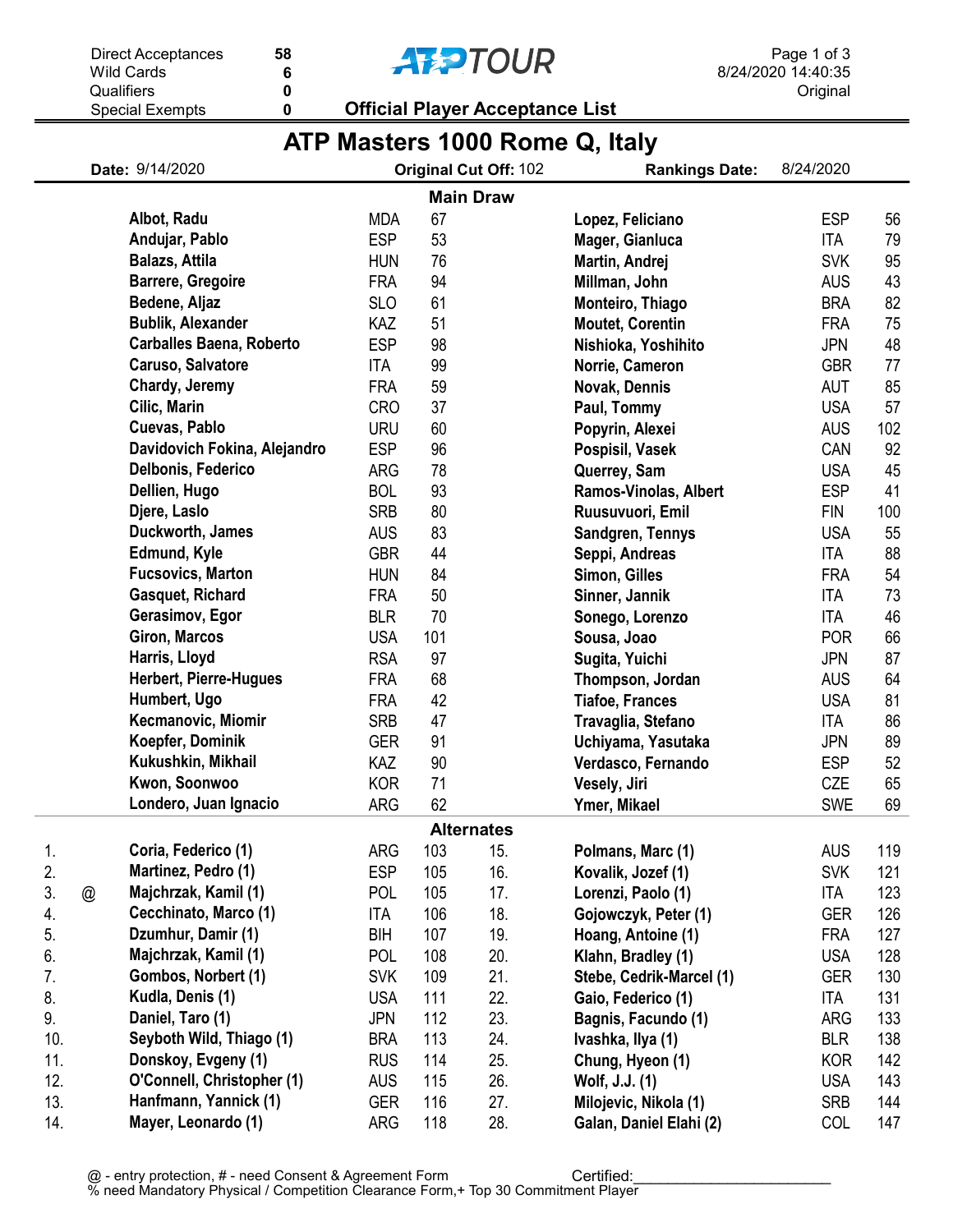|                                | Qualifiers  | 0<br>0                           | <b>Official Player Acceptance List</b> |     |                       |   |                                    | Original   |     |  |  |
|--------------------------------|-------------|----------------------------------|----------------------------------------|-----|-----------------------|---|------------------------------------|------------|-----|--|--|
|                                |             | <b>Special Exempts</b>           |                                        |     |                       |   |                                    |            |     |  |  |
| ATP Masters 1000 Rome Q, Italy |             |                                  |                                        |     |                       |   |                                    |            |     |  |  |
|                                |             | Date: 9/14/2020                  |                                        |     | Original Cut Off: 102 |   | <b>Rankings Date:</b>              | 8/24/2020  |     |  |  |
|                                |             |                                  |                                        |     | <b>Alternates</b>     |   |                                    |            |     |  |  |
| 29.                            |             | Maden, Yannick (1)               | <b>GER</b>                             | 148 | 74.                   |   | Ortega-Olmedo, Roberto (2)         | <b>ESP</b> | 273 |  |  |
| 30.                            |             | Giannessi, Alessandro (1)        | <b>ITA</b>                             | 157 | 75.                   |   | Gojo, Borna (2)                    | <b>CRO</b> | 275 |  |  |
| 31.                            |             | Gulbis, Ernests (1)              | LAT                                    | 158 | 76.                   |   | Oliveira, Goncalo (1)              | <b>POR</b> | 277 |  |  |
| 32.                            |             | Marcora, Roberto (1)             | ITA                                    | 159 | 77.                   |   | Arnaboldi, Andrea (1)              | ITA        | 278 |  |  |
| 33.                            |             | Klizan, Martin (1)               | <b>SVK</b>                             | 160 | 78.                   |   | Tseng, Chun-hsin (1)               | <b>TPE</b> | 279 |  |  |
| 34.                            |             | Cressy, Maxime (1)               | <b>USA</b>                             | 163 | 79.                   |   | Miedler, Lucas (2)                 | <b>AUT</b> | 291 |  |  |
| 35.                            |             | Diez, Steven (1)                 | CAN                                    | 165 | 80.                   |   | Ebden, Matthew (2)                 | <b>AUS</b> | 292 |  |  |
| 36.                            |             | Torpegaard, Mikael (1)           | <b>DEN</b>                             | 167 | 81.                   |   | Vavassori, Andrea (2)              | ITA        | 293 |  |  |
| 37.                            |             | Horansky, Filip (1)              | <b>SVK</b>                             | 170 | 82.                   | # | <b>Barranco Cosano, Javier (1)</b> | <b>ESP</b> | 295 |  |  |
| 38.                            |             | Zapata Miralles, Bernabe (1)     | <b>ESP</b>                             | 172 | 83.                   | # | Huesler, Marc-Andrea (1)           | <b>SUI</b> | 297 |  |  |
| 39.                            |             | Vilella Martinez, Mario (1)      | <b>ESP</b>                             | 183 | 84.                   |   | Serdarusic, Nino (1)               | <b>CRO</b> | 298 |  |  |
| 40.                            |             | Kwiatkowski, Thai-Son (1)        | <b>USA</b>                             | 185 | 85.                   |   | Guinard, Manuel (2)                | <b>FRA</b> | 301 |  |  |
| 41.                            | $\circleda$ | Marterer, Maximilian (1)         | <b>GER</b>                             | 185 | 86.                   |   | Klein, Lukas (3)                   | <b>SVK</b> | 304 |  |  |
| 42.                            |             | Troicki, Viktor (1)              | <b>SRB</b>                             | 186 | 87.                   |   | Ocleppo, Julian (1)                | ITA        | 309 |  |  |
| 43.                            |             | Ymer, Elias (1)                  | <b>SWE</b>                             | 187 | 88.                   |   | Alcaraz, Carlos (1)                | <b>ESP</b> | 310 |  |  |
| 44.                            |             | Janvier, Maxime (2)              | <b>FRA</b>                             | 192 | 89.                   |   | Uchida, Kaichi (2)                 | <b>JPN</b> | 313 |  |  |
| 45.                            |             | Karatsev, Aslan (1)              | <b>RUS</b>                             | 194 | 90.                   |   | Kuzmanov, Dimitar (2)              | <b>BUL</b> | 318 |  |  |
| 46.                            |             | Halys, Quentin (2)               | <b>FRA</b>                             | 196 | 91.                   |   | Etcheverry, Tomas Martin (2)       | ARG        | 321 |  |  |
| 47.                            |             | Krueger, Mitchell (1)            | <b>USA</b>                             | 197 | 92.                   |   | Nedelko, Ivan (1)                  | <b>RUS</b> | 324 |  |  |
| 48.                            |             | Vukic, Aleksandar (1)            | <b>AUS</b>                             | 198 | 93.                   |   | Pecotic, Matija (2)                | <b>CRO</b> | 326 |  |  |
| 49.                            |             | Collarini, Andrea (1)            | <b>ARG</b>                             | 199 | 94.                   | # | Choinski, Jan (1)                  | <b>GBR</b> | 331 |  |  |
| 50.                            |             | Harris, Andrew (1)               | <b>AUS</b>                             | 205 | 95.                   |   | Torebko, Peter (1)                 | <b>GER</b> | 333 |  |  |
| 51.                            |             | Moroni, Gian Marco (1)           | ITA                                    | 209 | 96.                   |   | Alvarez, Nicolas (1)               | <b>PER</b> | 334 |  |  |
| 52.                            |             | Olivo, Renzo (1)                 | <b>ARG</b>                             | 210 | 97.                   |   | Durasovic, Viktor (2)              | <b>NOR</b> | 335 |  |  |
| 53.                            |             | Lestienne, Constant (1)          | <b>FRA</b>                             | 211 | 98.                   |   | Pellegrino, Andrea (1)             | ITA        | 340 |  |  |
| 54.                            | #           | Robredo, Tommy (2)               | <b>ESP</b>                             | 214 | 99.                   | # | Roca Batalla, Oriol (4)            | <b>ESP</b> | 346 |  |  |
| 55.                            |             | Altmaier, Daniel (1)             | <b>GER</b>                             | 218 | 100.                  |   | Hamou, Maxime (1)                  | <b>FRA</b> | 349 |  |  |
| 56.                            |             | Nakashima, Brandon (1)           | <b>USA</b>                             | 220 | 101.                  |   | Saville, Luke (1)                  | AUS        | 350 |  |  |
| 57.                            |             | Cid Subervi, Roberto (1)         | <b>DOM</b>                             | 221 | 102.                  |   | Leshem, Edan (1)                   | <b>ISR</b> | 351 |  |  |
| 58.                            |             | Viola, Matteo (1)                | <b>ITA</b>                             | 222 | 103.                  |   | Bega, Alessandro (1)               | <b>ITA</b> | 352 |  |  |
| 59.                            |             | Mena, Facundo (2)                | <b>ARG</b>                             | 223 | 104.                  |   | Zeppieri, Giulio (1)               | ITA        | 354 |  |  |
| 60.                            |             | Korda, Sebastian (2)             | <b>USA</b>                             | 225 | 105.                  |   | Casanova, Hernan (1)               | ARG        | 364 |  |  |
| 61.                            |             | Kamke, Tobias (1)                | <b>GER</b>                             | 233 | 106.                  |   | Hidalgo, Diego (2)                 | <b>ECU</b> | 367 |  |  |
| 62.                            |             | Moriya, Hiroki (2)               | <b>JPN</b>                             | 235 | 107.                  |   | Doumbia, Sadio (1)                 | <b>FRA</b> | 374 |  |  |
| 63.                            |             | % Grenier, Hugo (4)              | <b>FRA</b>                             | 242 | 108.                  |   | Marterer, Maximilian (1)           | <b>GER</b> | 377 |  |  |
| 64.                            |             | Cerundolo, Francisco (2)         | ARG                                    | 243 | 109.                  |   | Brancaccio, Raul (1)               | ITA        | 383 |  |  |
| 65.                            |             | Masur, Daniel (1)                | <b>GER</b>                             | 250 | 110.                  |   | Kozlov, Stefan (1)                 | <b>USA</b> | 386 |  |  |
| 66.                            |             | Gabashvili, Teymuraz (1)         | <b>RUS</b>                             | 255 | 111.                  |   | Mansouri, Skander (2)              | <b>TUN</b> | 390 |  |  |
| 67.                            |             | Zverev, Mischa (2)               | <b>GER</b>                             | 256 | 112.                  |   | Slobodchikov, Ronald (1)           | <b>RUS</b> | 394 |  |  |
| 68.                            |             | Menendez-Maceiras, Adrian (1)    | <b>ESP</b>                             | 258 | 113.                  |   | Villanueva, Gonzalo (2)            | ARG        | 395 |  |  |
| 69.                            |             | Jaziri, Malek (1)                | <b>TUN</b>                             | 261 | 114.                  |   | Jianu, Filip Cristian (3)          | <b>ROU</b> | 400 |  |  |
| 70.                            |             | Lamasine, Tristan (2)            | <b>FRA</b>                             | 263 | 115.                  | # | Tiurnev, Evgenii (2)               | <b>RUS</b> | 405 |  |  |
| 71.                            |             | Galovic, Viktor (1)              | <b>CRO</b>                             | 264 | 116.                  |   | Bonadio, Riccardo (3)              | ITA        | 408 |  |  |
| 72.                            |             | <b>Blancaneaux, Geoffrey (2)</b> | <b>FRA</b>                             | 266 | 117.                  |   | Sarkissian, Alexander (1)          | <b>USA</b> | 409 |  |  |
| 73.                            |             | <b>Bachinger, Matthias (1)</b>   | <b>GER</b>                             | 267 | 118.                  |   | Orlov, Vladyslav (2)               | <b>UKR</b> | 411 |  |  |

**AFPTOUR** 

Direct Acceptances

Wild Cards

6

58

8/24/2020 14:40:36 Page 2 of 3 Original